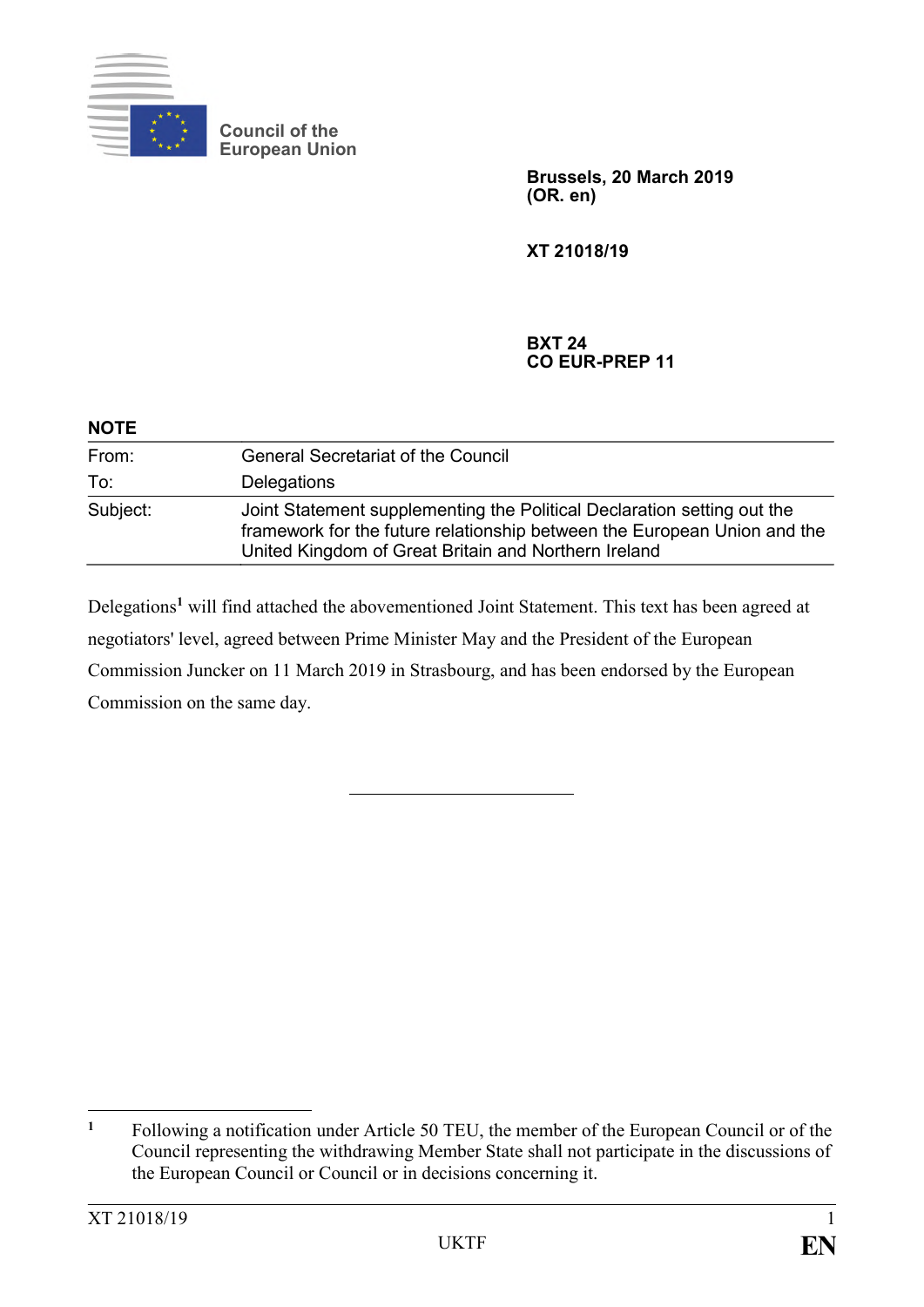## **Joint Statement supplementing the Political Declaration setting out the framework for the future relationship between the European Union and the United Kingdom of Great Britain and Northern Ireland**

- 1. The European Union, hereafter referred to as "the Union", and the United Kingdom of Great Britain and Northern Ireland, hereafter referred to as "the United Kingdom", have agreed a number of measures to enhance and expedite the process of negotiating and bringing into force their future relationship, supplementing those set out in the Political Declaration endorsed by the Union and the United Kingdom on 25 November 2018.
- 2. First, the Union and the United Kingdom wish to emphasise their shared and solemn regard for the vision for the future relationship detailed in the Political Declaration. In this context, and in line with Paragraph 1 of the Political Declaration, both the Union and the United Kingdom reiterate the clear and important link between the Withdrawal Agreement and the Political Declaration, which while being of a different nature are part of the same negotiated package. As stated in Article 184 of the Withdrawal Agreement and reflected also in Paragraph 138 of the Political Declaration, the Union and the United Kingdom have committed to use best endeavours, in good faith and in full respect of the respective legal orders, to take necessary steps to negotiate expeditiously the agreements governing their future relationship referred to in the Political Declaration. The Union underlined this relationship between them when it published the two texts side by side in its Official Journal on 19 February, and the Parliament of the United Kingdom must consider and approve both together.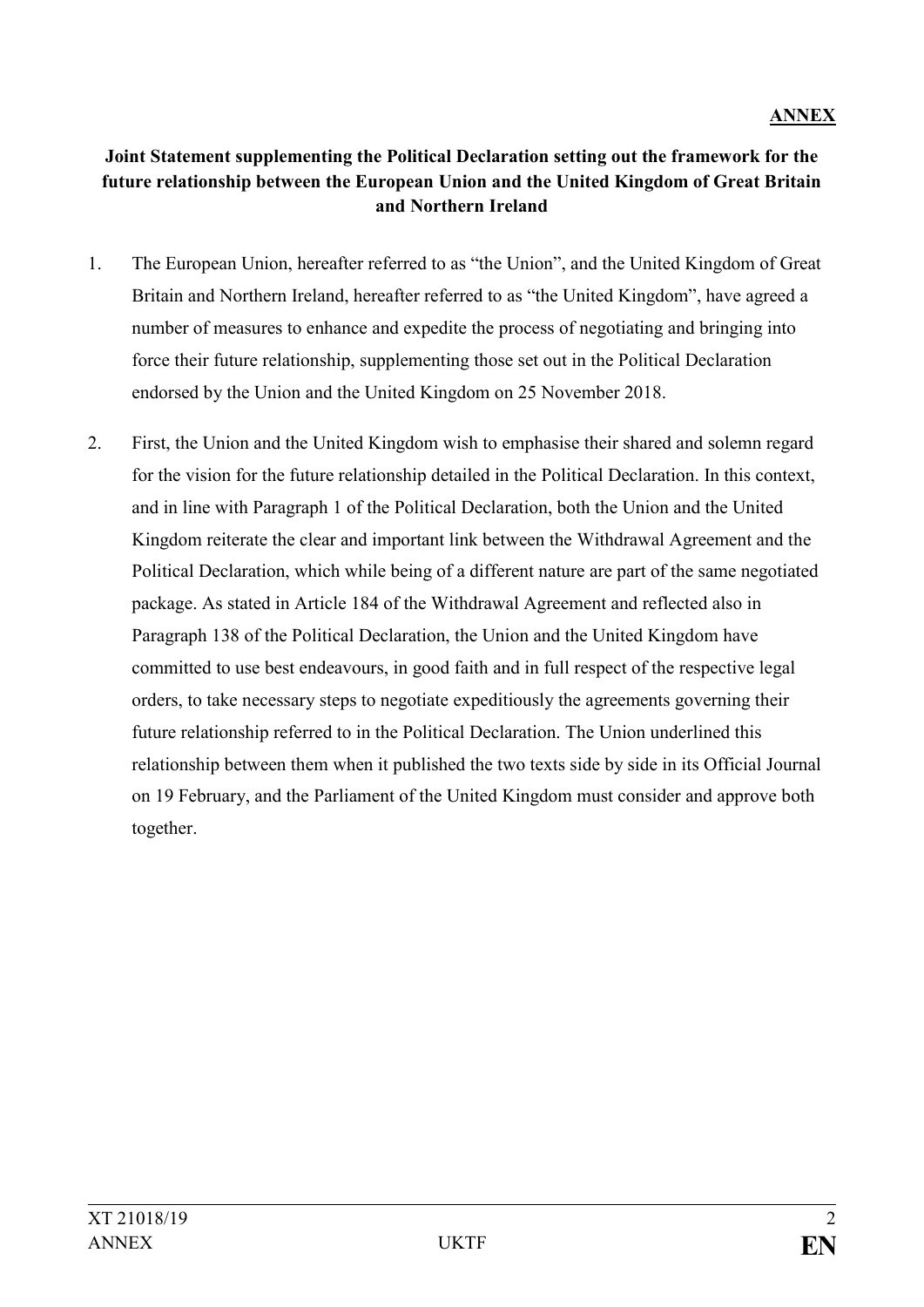- 3. Second, the Union and the United Kingdom have the shared ambition to have the future relationship in place by the end of the transition period. To this end, the Union and the United Kingdom have confirmed that immediately following the United Kingdom's withdrawal, they will take the steps necessary to begin formal negotiations. The Union and the United Kingdom have agreed that negotiations on the various strands of the future relationship will then proceed in parallel. Should national ratifications be pending at the end of the transition period, the European Commission has already made clear that it is ready to propose applying on a provisional basis relevant aspects of the future relationship, in line with the applicable legal frameworks and existing practice and the United Kingdom welcomes this intent.
- 4. Third, with a view to providing a sound foundation for the talks and building on the commitments already contained in the Political Declaration, the Union and the United Kingdom will expeditiously:
	- a) identify those areas which are likely to require the greatest consideration, and the associated technical and legal issues that will need to be addressed, in order that the necessary technical preparations can be made on both sides; and
	- b) draw up a full schedule for the negotiations, taking into account various internal processes, including the European Parliament elections and the appointment of a new **Commission**
- 5. Fourth, and in the context of open and fair competition, the Union notes the United Kingdom's intention to ensure that its social and employment standards and its environmental standards do not regress from those in place at the end of the transition period, and to provide its Parliament the opportunity to consider future changes in Union law in these areas.